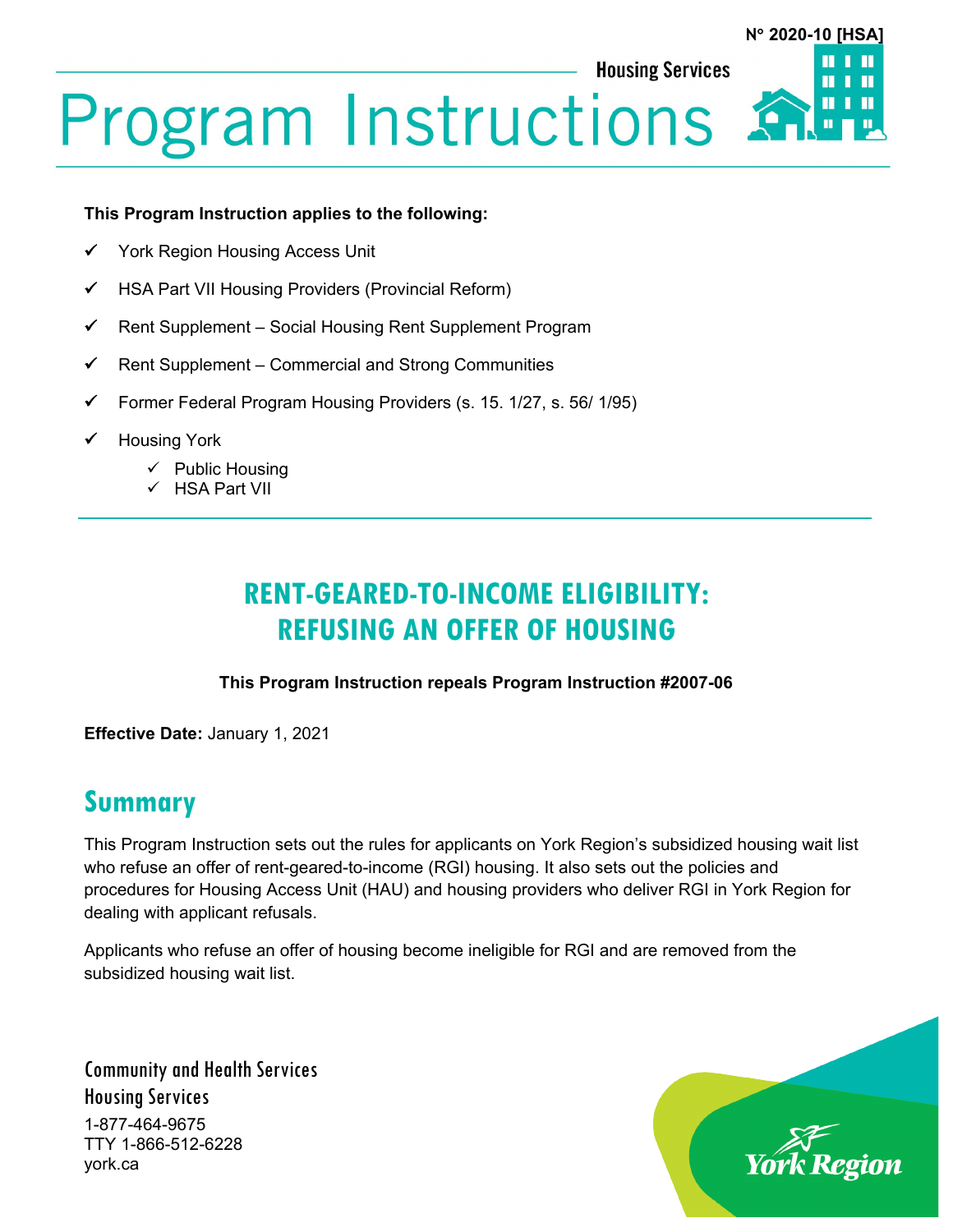# **Background**

The Government of Ontario released amendments to *O. Reg. 367/11* under the *Housing Services Act, 2011* in September 2019. Section 39 has been revoked, which previously allowed Service Managers to make a local eligibility rule that a household would no longer be eligible for RGI assistance if it refused a minimum of three offers of RGI. Under a new section 32.2, a household is no longer eligible for RGI if it refuses one offer of RGI assistance in a unit that meets the Service Manager's occupancy standards and is in a housing project for which the household has expressed a preference.

This rule takes effect in York Region on January 1, 2021 and applies to all applicants on the subsidized housing wait list, including special priority applicants. The regulation permits Service Managers to consider extenuating circumstances under which a household would continue to be eligible for RGI after refusing an offer of housing.

# **Refusal of Offers**

*O. Reg. 367/11*, s. 32.2 requires wait list applicants to accept the first offer of subsidized housing for a unit in a housing location in which they have expressed a preference. Preference refers to an expression of interest for a specific housing provider community, and not to characteristics or amenities of a unit or building.

A household will cease to qualify for RGI assistance and will be removed from the wait list if they refuse an offer made by a housing provider for a unit that meets the following conditions:

- The number of bedrooms in the unit meets the occupancy standards in the Service Manager's area
- The unit is in a location that has been selected by the household on their application

The refusal rule applies to all applicants on the wait list, including Special Priority applicants and applicants with in-situ priority. It does not apply to offers made with respect to the Portable Housing Benefit or the Canada-Ontario Housing Benefit.

To be considered a valid offer, the housing provider must inform the applicant that a unit is available in a building they have selected and advise them of the deadline to accept the unit, either through a direct conversation with the applicant, an email or a voice message. Housing providers must allow a minimum of two business days for the applicant to respond to the offer.

An applicant is considered to have refused the offer if they:

- Do not respond to the offer within the time frame specified by the housing provider
- Indicate that they do not like the building, unit, or unit type
- Indicate that they are currently unable to move
- Do not attend a scheduled appointment to view the unit
- Do not come to sign the lease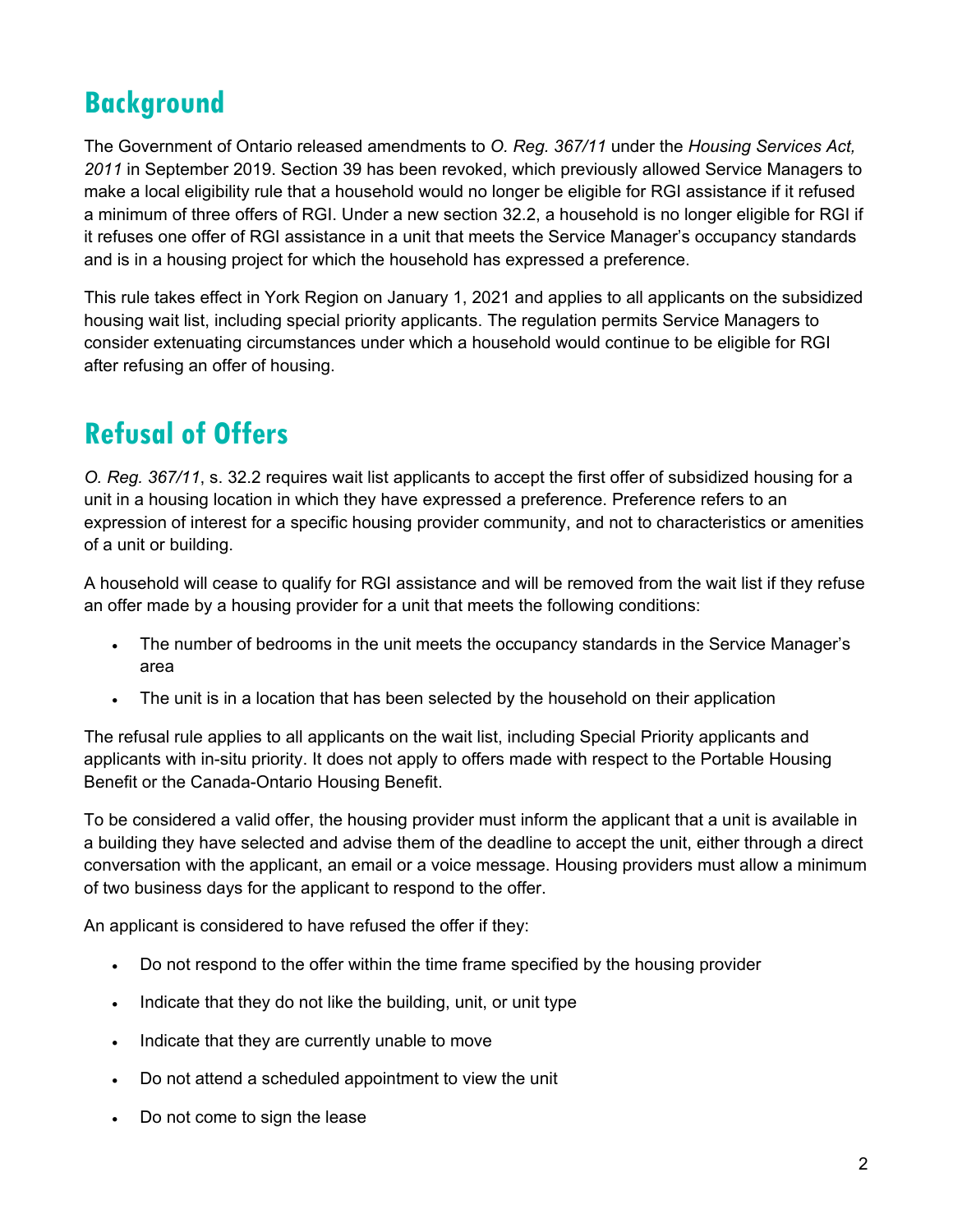The housing provider completes the Applicant Activity Report – [Applicant Refused Offer of a](https://www.york.ca/wps/wcm/connect/yorkpublic/fba6a845-c3b9-4f6a-9de1-ea1040c6147a/Applicant-Activity-Report-Applicant-Refused-Offer-of-Subsidized-Unit.docx?MOD=AJPERES&attachment=true&id=1608135581363) [Subsidized](https://www.york.ca/wps/wcm/connect/yorkpublic/fba6a845-c3b9-4f6a-9de1-ea1040c6147a/Applicant-Activity-Report-Applicant-Refused-Offer-of-Subsidized-Unit.docx?MOD=AJPERES&attachment=true&id=1608135581363) Unit noting any details provided by the household to explain why the unit was refused. HAU will review the Applicant Activity Report to determine if the refusal will be counted. A refusal is a reviewable decision by HAU through the Decision Review process.

# **Household Preferences**

Applicants on the subsidized housing wait list are responsible to select buildings in which they would like to live and to update their selections as required. HAU is responsible for reviewing applicants' selections, confirming they are eligible based on occupancy standards and building types (i.e. senior buildings), and adding applicants to the appropriate subsidiary wait lists.

- Applicants who applied before 2016 selected buildings at the time of application and remain on the wait list(s) for their selected location(s). HAU confirms building selections through the Move-In Ready Process when they are closer to an offer.
- Applicants, other than Special Priority applicants, who applied after 2016 select local municipalities at the time of application, and are added to the wait list for all buildings within their selected municipalities, provided they meet any other eligibility criteria and the building has units of an appropriate size. HAU will contact these applicants to request selections through the Move-In Ready Process when they are closer to an offer.
- Special Priority applicants select buildings at the time they are approved for priority status.
- Applicants who select the rent supplement program can choose their municipality but cannot select individual rent supplement buildings. The Housing Programs unit will provide applicants on the subsidiary rent supplement wait list with specific information about the building and unit at the time a unit becomes available. The offer will be withdrawn and not counted as a refusal if the applicant indicates they are not interested in the unit due to its location. As part of the offer, Housing Programs must inform the household that their application will be cancelled if they choose to view the unit, they do not attend the viewing, they cancel the booking, or they refuse the unit after viewing.

Once applicants have made building selections, they can update them at any time by contacting Access York or the HAU. Applicants, including Special Priority applicants, who choose not to select specific buildings will be placed on the wait list for all buildings in York Region for which they qualify, in accordance with *O. Reg. 367/11*, s. 46.1.

# **Extenuating Circumstances**

In accordance with *O. Reg. 367/11*, s. 32.2(3), York Region may determine a household remains eligible for RGI if there are extenuating circumstances preventing them from accepting their first offer of housing. An applicant will remain eligible and their file will not be cancelled as a result of a refusal if HAU determines that the applicant meets one of the following criteria, either through the initial review of the Applicant Activity Report or the Decision Review process:

1. The applicant was in a medical facility at the time of offer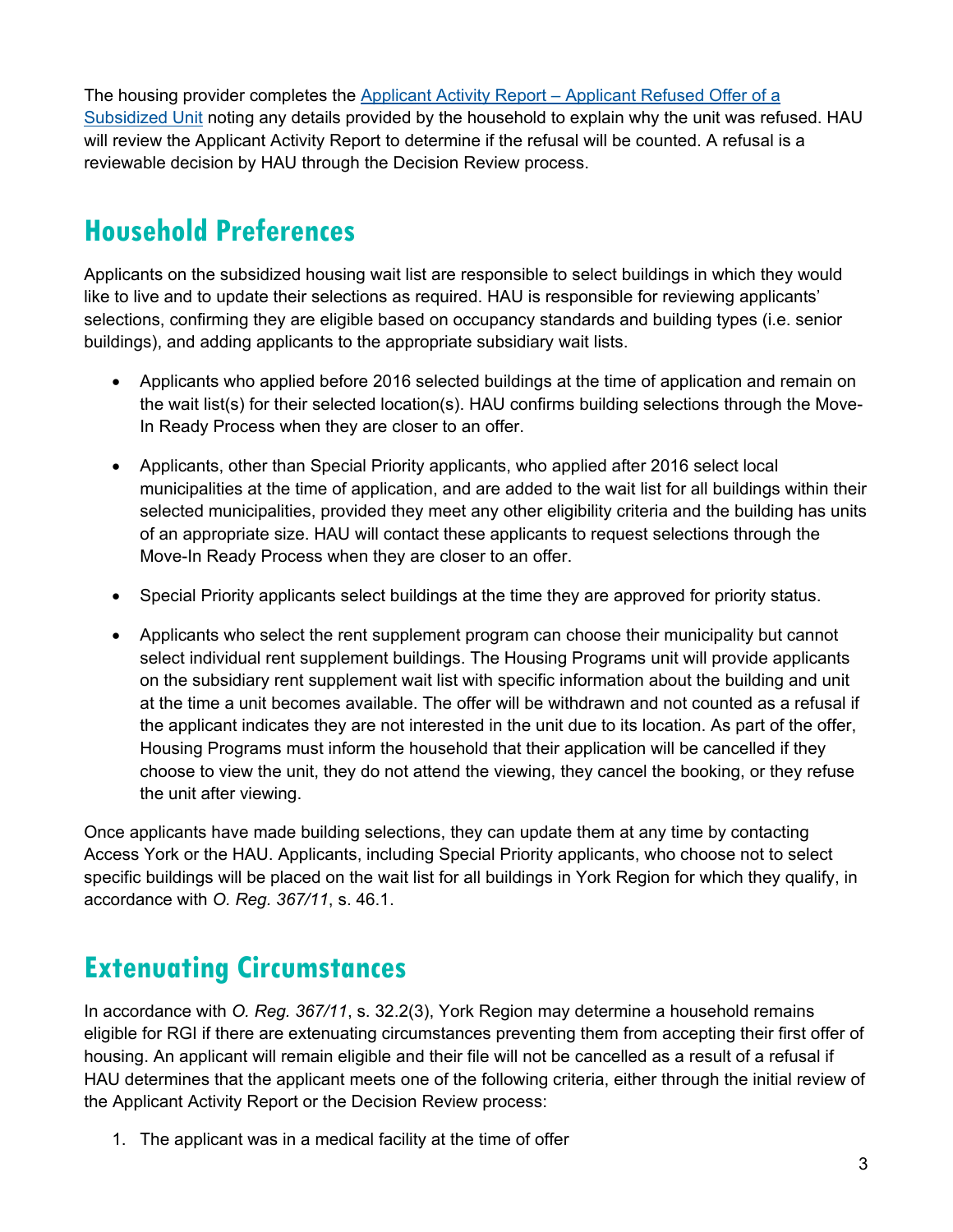- 2. The unit is in a location that is no longer considered safe for a Special Priority applicant due to proximity of an abuser
- 3. Recent death of a family member (i.e. within three months), including applicants being out of the country for this reason at the time of offer and unable to respond within the time specified by the housing provider
- 4. The unit does not meet the applicant's accessibility needs
	- Applicants state their accessibility needs when applying or when their circumstances change by completing a Request for a Modified Accessible Unit and must provide medical documentation to support their requirements. For example, an applicant who uses a mobility device such as a walker or scooter would not be considered to have refused an offer for a unit that is accessed by stairs only
	- Requests that are preferences rather than a medical or accessibility need are not considered requirements, such as a preference for a unit with a balcony, even if the household has documented this preference in their application
- 5. The unit is in a building without available parking and the applicant has indicated they require parking for a primary vehicle
- 6. The unit is a bachelor unit and the applicant qualifies for either a one-bedroom unit or a bachelor unit

Should an applicant inform a housing provider that the offer was made in error (i.e. the applicant states the building was removed from their application prior to the offer) the housing provider will advise the applicant that this will still be recorded as a refusal. The applicant will have an opportunity to request a review of the decision.

HAU may consider additional extenuating circumstances on a limited basis through the Decision Review process. Applicants may be required to submit verification documents to demonstrate the above criteria are met, such as a doctor's note or travel itinerary.

#### **COVID-19 Exception**

The Region will not count a refusal if an applicant does not accept a unit because they are unable or unwilling to move during the COVID-19 pandemic. Applicants are not required to provide documentation of an underlying medical condition or other factor to qualify for this extenuating circumstance. This policy will be re-assessed at least every six months, or more frequently if appropriate, and will be updated as required.

# **Procedures**

#### HOUSING PROVIDERS

This Program Instruction identifies minimum requirements for making offers that housing providers must follow to ensure the process is consistent and fair for all applicants. All housing providers have flexibility to implement their own offer and business processes as long as these requirements are met.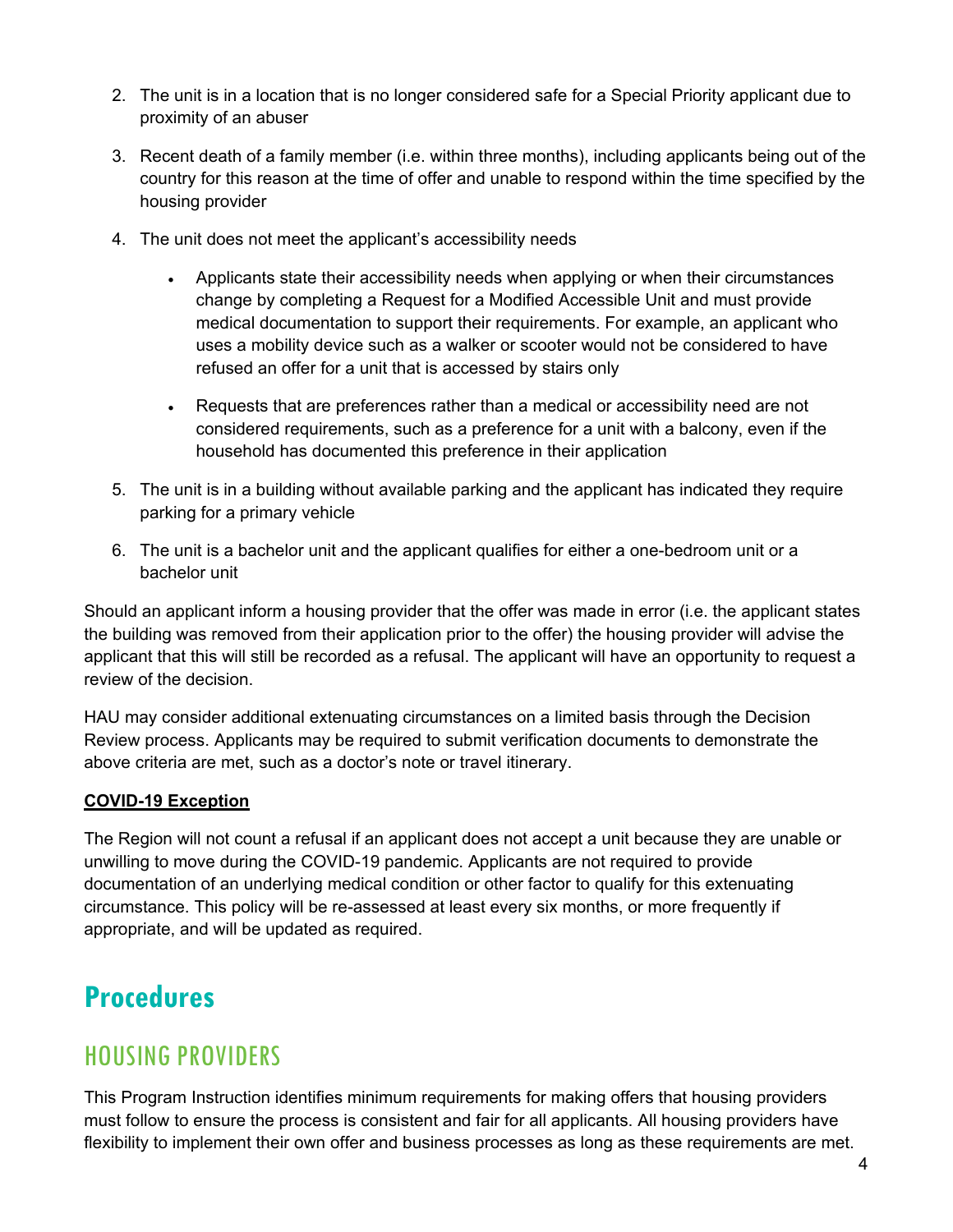Co-operative housing providers may follow their internal membership processes but must have a documented policy or bylaw that outlines when and how applicants are reviewed by the membership committee.

Appendix A provides an Offer Process Job Aid to assist housing providers when making offers.

- 1. Telephone the applicant using the main contact number in the applicant file. If the applicant does not respond directly, leave a voicemail message outlining the details of the offer of housing and attempt to reach the applicant through any additional phone numbers, email address, and alternate contact.
	- a. Housing providers must make at least three attempts to reach the applicant.
- 2. If the applicant refuses the unit upon direct contact, or does not respond to a voicemail or email message within the specified timeframe, the Housing Provider will:
	- a. Clearly document the steps taken to contact the applicant and the reason for the refusal
	- b. Complete the Applicant Activity Report [Applicant Refused Offer of a](https://www.york.ca/wps/wcm/connect/yorkpublic/fba6a845-c3b9-4f6a-9de1-ea1040c6147a/Applicant-Activity-Report-Applicant-Refused-Offer-of-Subsidized-Unit.docx?MOD=AJPERES&attachment=true&id=1608135581363) Subsidized Unit form and forward it to HAU within seven business days
- 3. If the housing provider is unable to speak to the applicant directly or to leave a message, complete the [Applicants You Were Unable to Contact](https://www.york.ca/wps/wcm/connect/yorkpublic/9b743971-1879-4c5d-a791-1313abba1194/Applicant-Activity-Report-Applicants-Unable-to-Contact.docx?MOD=AJPERES&attachment=true&id=1608135279249) form within seven business days

Housing providers are required to complete and submit Applicant Activity Reports within seven business days of the noted activity but are encouraged to submit the reports as soon as possible.

Additional Applicant Activity Reports include:

- [Housed Applicants Report](https://www.york.ca/wps/wcm/connect/yorkpublic/da4e0b7c-32ec-4762-85ed-de9233113de1/Applicant-Activity-Report-Housed-Applicants.docx?MOD=AJPERES&attachment=true&id=1608135381908) for completion whenever a housing provider houses an applicant
- [Housing Provider Refused to Offer a Unit](https://www.york.ca/wps/wcm/connect/yorkpublic/41a82b17-a5e1-4930-9a71-1f1ccb357f9a/Applicant-Activity-Report-Housing-Provider-Refused-to-Offer-Unit.docx?MOD=AJPERES&attachment=true&id=1608135863977) for completion when a housing provider refuses to offer a unit

# HOUSING PROGRAMS – RENT SUPPLEMENT UNITS

Housing Programs is responsible to contact applicants who have selected rent supplement buildings when a unit becomes available. Housing Programs will follow the standard offer process. Appendix A provides an Offer Process Job Aid to assist Housing Programs when making offers.

- 1. When speaking to an applicant for a rent supplement building, Housing Programs will provide the following key information:
	- a. The address of the building and the location of the unit within the building
	- b. The type of building, including whether it has an elevator
	- c. Availability of parking
- 2. If the applicant states during this conversation that they are not interested in the unit due to its location, the offer will be considered "withdrawn" and not counted as a refusal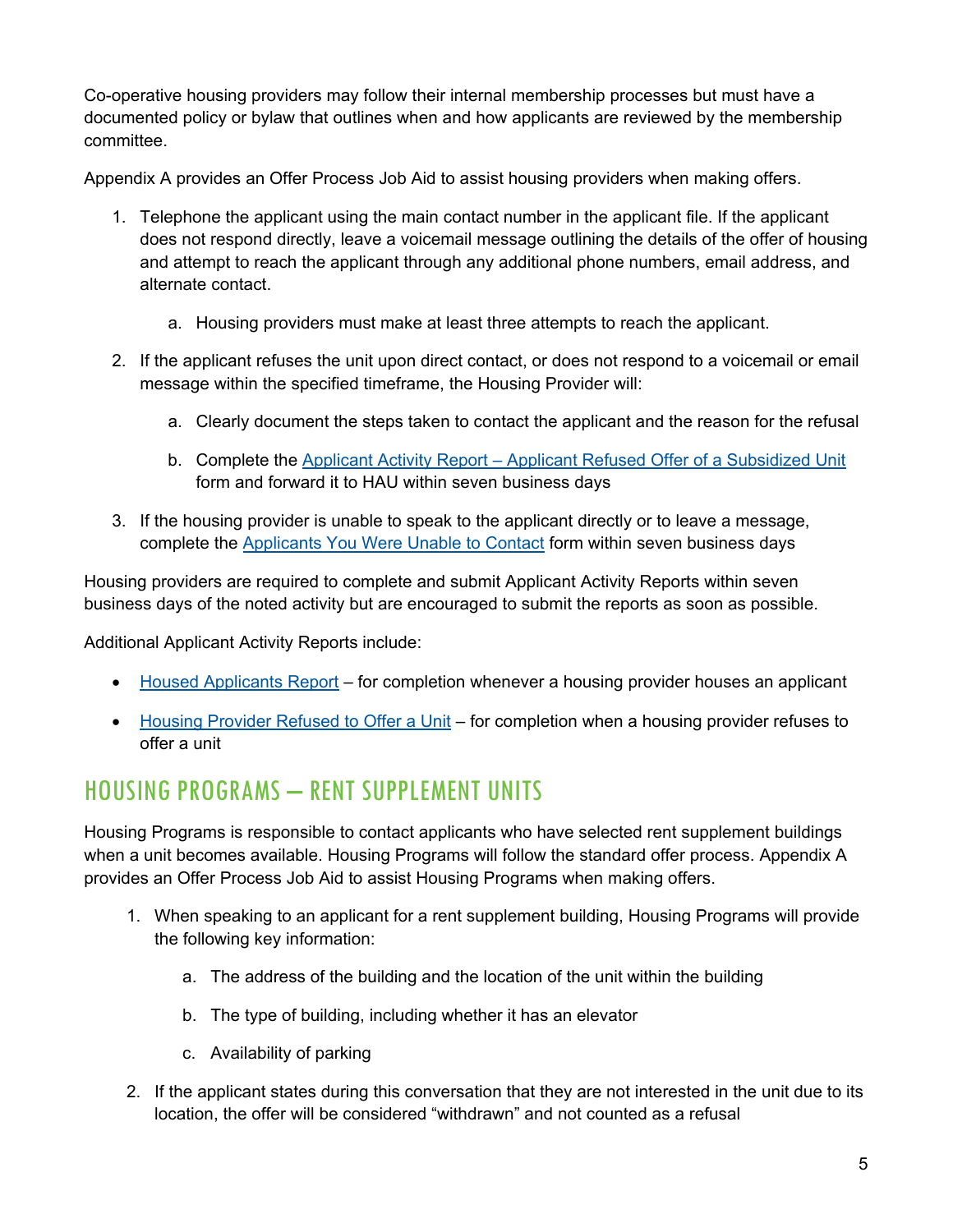- a. Complete the Applicant Activity Report [Applicant Refused an Offer of a Subsidized](https://www.york.ca/wps/wcm/connect/yorkpublic/fba6a845-c3b9-4f6a-9de1-ea1040c6147a/Applicant-Activity-Report-Applicant-Refused-Offer-of-Subsidized-Unit.docx?MOD=AJPERES&attachment=true&id=1608135581363)  [Unit](https://www.york.ca/wps/wcm/connect/yorkpublic/fba6a845-c3b9-4f6a-9de1-ea1040c6147a/Applicant-Activity-Report-Applicant-Refused-Offer-of-Subsidized-Unit.docx?MOD=AJPERES&attachment=true&id=1608135581363) and forward to HAU within seven business days
- b. Use Reason Code h (Other) and enter "Rent supplement offer withdrawn after applicant provided with building details – do not count refusal" under Additional Information and Notes
- 3. If Housing Programs is unable to speak to the applicant directly or to leave a message, complete the [Applicants You Were Unable to Contact](https://www.york.ca/wps/wcm/connect/yorkpublic/9b743971-1879-4c5d-a791-1313abba1194/Applicant-Activity-Report-Applicants-Unable-to-Contact.docx?MOD=AJPERES&attachment=true&id=1608135279249) form within seven business days
- 4. If the applicant indicates that they are interested in the unit, but either states they are no longer interested after viewing the unit, or does not attend the scheduled viewing or lease signing, it will be counted as a refusal
	- c. Complete the Applicant Activity Report [Applicant Refused an Offer of a Subsidized](https://www.york.ca/wps/wcm/connect/yorkpublic/fba6a845-c3b9-4f6a-9de1-ea1040c6147a/Applicant-Activity-Report-Applicant-Refused-Offer-of-Subsidized-Unit.docx?MOD=AJPERES&attachment=true&id=1608135581363)  [Unit](https://www.york.ca/wps/wcm/connect/yorkpublic/fba6a845-c3b9-4f6a-9de1-ea1040c6147a/Applicant-Activity-Report-Applicant-Refused-Offer-of-Subsidized-Unit.docx?MOD=AJPERES&attachment=true&id=1608135581363) with the appropriate reason code and forward it to HAU within seven business days
	- d. Extenuating circumstances that apply for applicants who refuse a unit in a community housing building also apply for applicants who refuse a rent supplement unit

## HOUSING ACCESS UNIT

After receiving notice that an applicant has refused an offer of subsidized housing, HAU will review the Applicant Activity Report, determine if the refusal will be counted, and issue notice to the applicant within 30 days.

- 1. If, upon review, HAU determines that the refusal should not be counted, they will notify the applicant that they remain on the wait list.
- 2. If the applicant was deemed to have refused because they could not be contacted, HAU will review available contact information and attempt to update it.
	- a. If HAU is unable to locate the applicant and update their contact information, the application will be cancelled.
	- b. If the applicant is located, their contact information will be updated, and the refusal will not be counted.
- 3. If HAU determines that the refusal will be counted, they will issue a letter to the applicant to notify them within 30 days that their application has been cancelled due to a refusal of an offer of housing, including the following information:
	- a. The address of the refused unit and the date it was offered.
	- b. That the applicant has a right to a Decision Review, which must be submitted to HAU within 15 days of the date of the Decision Letter.
- 4. If a Decision Review is requested, HAU will conduct the review and notify the applicant of the outcome.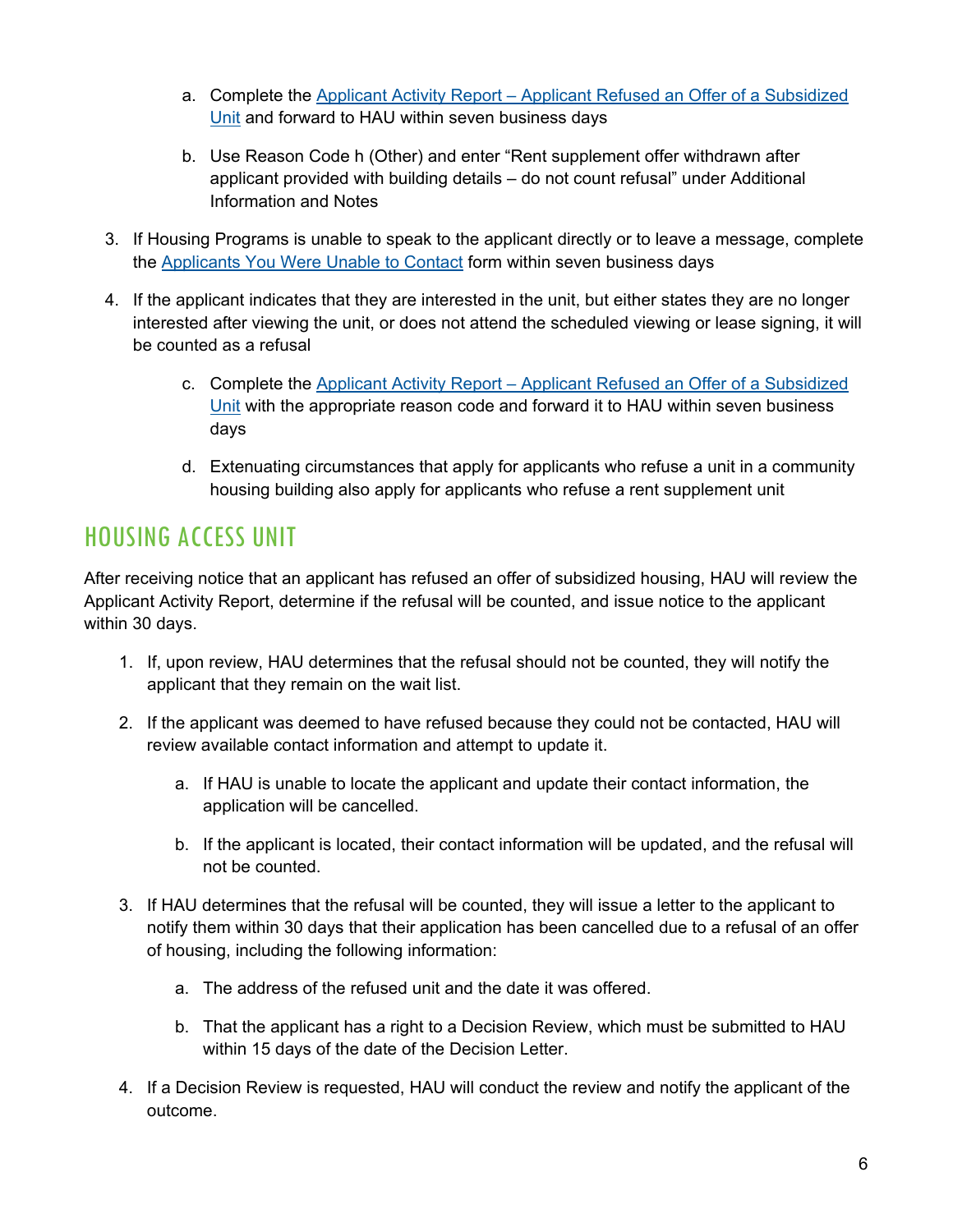# **Action Required**

When making an offer of housing, housing providers and Housing Programs must follow the instructions outlined in this program instruction for an offer to be considered valid. Appendix A provides an Offer Process Job Aid to follow when contacting applicants to make an offer.

Housing providers and Housing Programs are required to complete applicant activity reports and forward them to HAU within seven business days of an applicant refusing an offer of housing.

**Authority:** *O. Reg. 367/11*, s. 32.2, 46.1

Please contact your Program Coordinator with any questions.

This notice will be available in an accessible format or with communication supports upon request from 1-877-464-9675 or 905-830-4444 ext. 72119

December 2020 eDOCS#11917685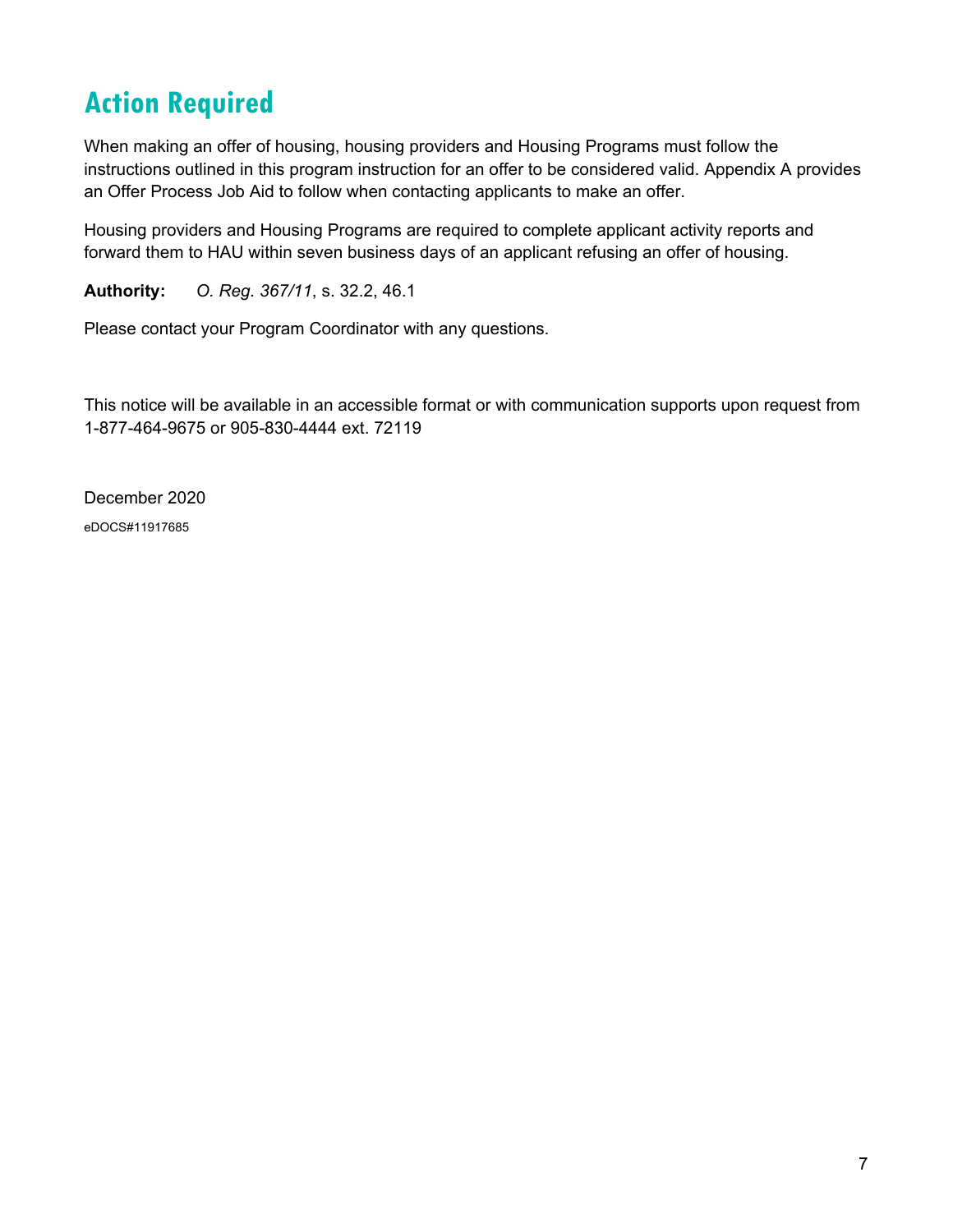# APPENDIX A: OFFER PROCESS JOB AID

#### **Before Contacting the Applicant**

- Review the Rent Café file:
	- $\circ$  Contact applicants in chronological order, with Special Priority applicants ahead of all other applicants
	- $\circ$  Contact HAU if information is missing or out of date and confirm any required documents
- If there is a pending change (e.g. requesting an additional bedroom or adding a household member), bypass the applicant.
- If the applicant file states that the household requires a parking space and parking is not available:
	- $\circ$  If you have not previously made an offer to this applicant, proceed with the offer. If the applicant does not accept the offer because no parking is available, **it will not be counted as a refusal**.
	- $\circ$  If you have previously made an offer to this applicant that was refused, bypass them and offer to the next chronological applicant.
- If the unit is a bachelor unit and the applicant qualifies for a bachelor unit or a one-bedroom unit:
	- $\circ$  If you have not previously made an offer to this applicant, proceed with the offer. If the applicant states that they do not want to accept a bachelor unit, **it will not be counted as a refusal.**
	- $\circ$  If you have previously made an offer for a bachelor unit to this applicant that was refused, bypass them and offer to the next chronological applicant.

#### **When Offering the Unit**

- Follow the suggested offer checklist (next page)
- Emphasize that this is an offer of subsidized housing in a location the household has selected through their application to the subsidized housing wait list
- You must give the applicant a minimum of two business days to respond to the offer

#### **After Making the Offer**

- Update the applicant's Rent Café file as soon as the applicant is contacted, by voicemail or directly:
	- o Non-senior mandated housing providers: Place applicants 'on offer' (Refer to the Rent Café Guide provided by HAU for instructions on how to change applicants to 'on offer' status)
	- $\circ$  Senior-mandated housing providers: Make a note in the file stating that an offer has been made, to avoid another housing provider making an offer to the same household
- Record brief but detailed notes of the applicant's response in Rent Café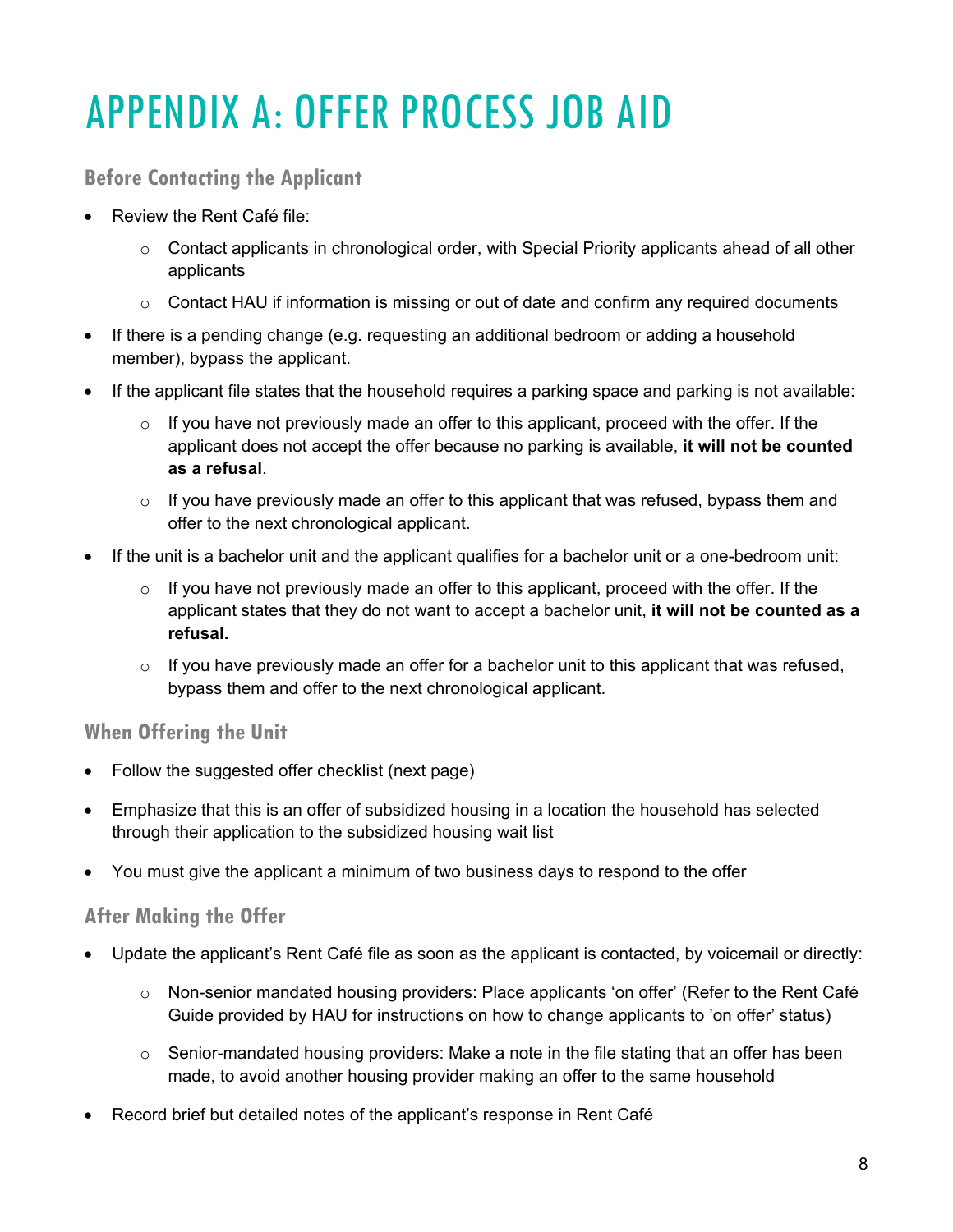- Complete and send the appropriate report to HAU as soon as possible (within seven business days)
	- o [Applicant Activity Report –](https://www.york.ca/wps/wcm/connect/yorkpublic/da4e0b7c-32ec-4762-85ed-de9233113de1/Applicant-Activity-Report-Housed-Applicants.docx?MOD=AJPERES&attachment=true&id=1608135381908) Housed Applicants
	- o Applicant Activity Report [Housing Provider Refused to Offer Unit](https://www.york.ca/wps/wcm/connect/yorkpublic/41a82b17-a5e1-4930-9a71-1f1ccb357f9a/Applicant-Activity-Report-Housing-Provider-Refused-to-Offer-Unit.docx?MOD=AJPERES&attachment=true&id=1608135863977)
	- o [Applicant Activity Report –](https://www.york.ca/wps/wcm/connect/yorkpublic/fba6a845-c3b9-4f6a-9de1-ea1040c6147a/Applicant-Activity-Report-Applicant-Refused-Offer-of-Subsidized-Unit.docx?MOD=AJPERES&attachment=true&id=1608135581363) Applicant Refused Offer
	- o Applicant Activity Report [Applicants You Were Unable to Contact](https://www.york.ca/wps/wcm/connect/yorkpublic/9b743971-1879-4c5d-a791-1313abba1194/Applicant-Activity-Report-Applicants-Unable-to-Contact.docx?MOD=AJPERES&attachment=true&id=1608135279249)
- Leave the applicant 'on offer' status regardless of whether the applicant refused or accepted
- HAU reviews the report and updates the applicant's status, and if required, issues a refusal letter

#### **Offer Checklist**

This script is a guideline. Each item must be discussed when contacting an applicant to make an offer.

| П      | I'm contacting you today, ________(Date and time) _______ with an offer of housing in a<br>building that you selected through your application for subsidized housing in York Region.                                                                                       |
|--------|-----------------------------------------------------------------------------------------------------------------------------------------------------------------------------------------------------------------------------------------------------------------------------|
|        | There are _______________________ bedrooms in the unit.                                                                                                                                                                                                                     |
| $\Box$ | This building is a co-operative (if applicable). As a co-op member, you will have the following<br>obligations: _________________                                                                                                                                           |
| $\Box$ |                                                                                                                                                                                                                                                                             |
| П      | This unit does / does not come with parking available.<br>If parking is available: Parking costs will be _________________________________                                                                                                                                  |
| П      | This is a time-sensitive offer. You must respond to this offer within two business days [or<br>housing provider timeframe, provided it is at least two business days]<br>Please contact me no later than (date) _____________________ to accept the offer.                  |
|        | $\frac{1}{2}$ or email at $\frac{1}{2}$ or email at $\frac{1}{2}$ .<br>Please leave a message with your name, phone number and the building address and unit<br>number.                                                                                                     |
|        | If you do not respond or decide not to accept the offer, it is considered a refusal of an offer of<br>subsidized housing.<br>You will have an opportunity to request a review, however your application for subsidized<br>housing will be cancelled if you refuse an offer. |